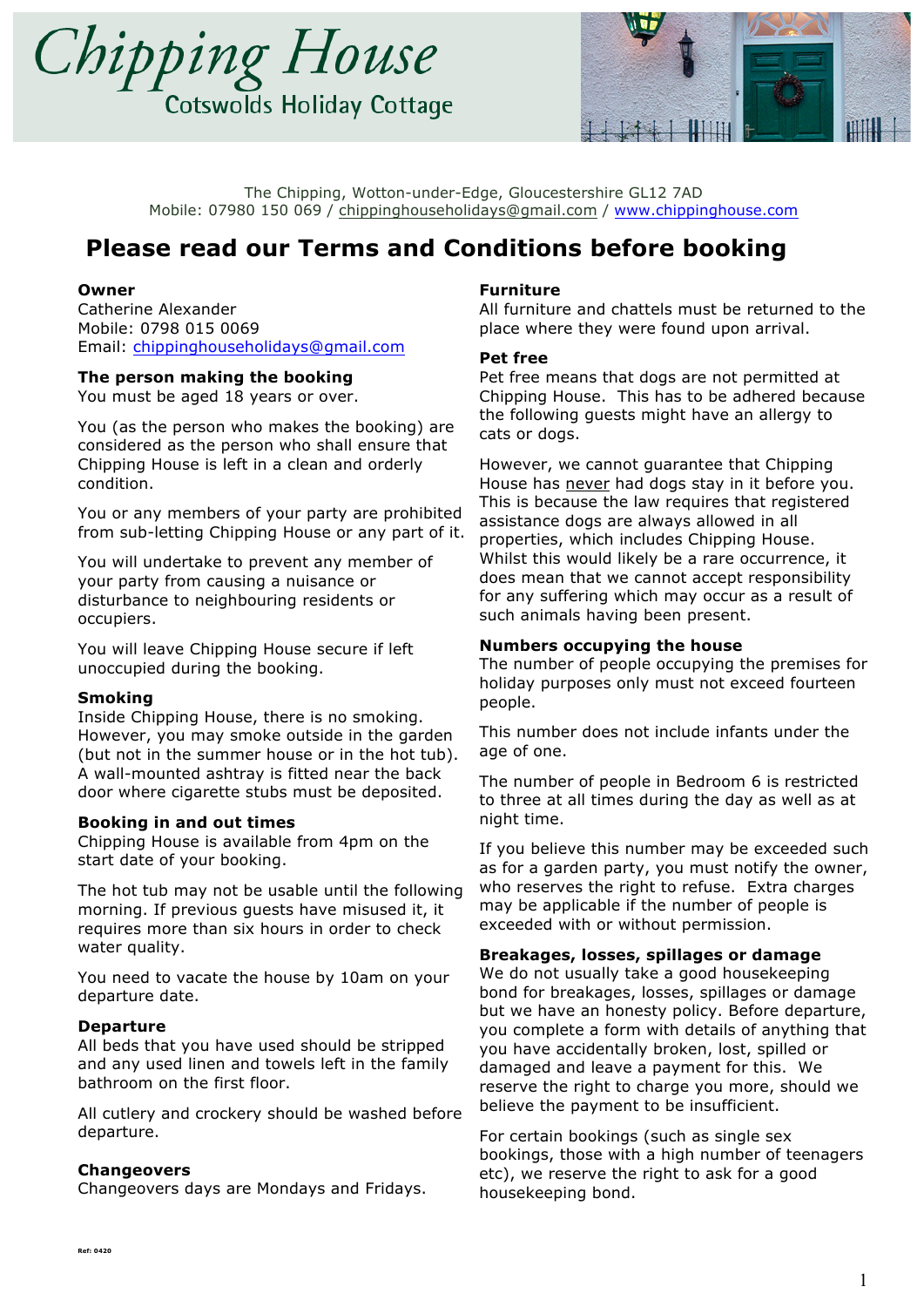



The Chipping, Wotton-under-Edge, Gloucestershire GL12 7AD Mobile: 07980 150 069 / chippinghouseholidays@gmail.com / www.chippinghouse.com

# **Please read our Terms and Conditions before booking**

# **Cleaning**

Chipping House is cleaned between each booking. However, only a limited period of time is available to clean the house. Therefore, a condition of your booking is that you leave Chipping House, and its contents, as you find it. Any unreasonable cleaning may be charged for.

#### **Keys**

You will return the keys of Chipping House to us on the day of departure. Failure to do so may result in you incurring a charge for us to change the locks.

# **Complaints**

It is important to us that you enjoy your holiday and every effort has been made to ensure this. However, in the unlikely event of dissatisfaction with the property, you should immediately contact the owner, Catherine Alexander, so that there is an opportunity to rectify the problem. The helpline number is 07980 150 069.

We cannot deal with any complaints received after departure because it is not possible to correct or investigate the complaint effectively at that time.

#### **Feedback**

We invite feedback because your comments are always useful and we try to act upon them. In the back of the Guests' Manual at the house, there are feedback forms for you to complete.

#### **Access**

You must allow our housekeeping staff, contractors or us access to Chipping House at all reasonable times during your stay for the purposes of inspection or to carry out repairs or maintenance.

This is particularly important for maintenance of the hot tub and for clearing the recycling shed on refuse collection days. A person lets themselves into the back garden for minimal disruption to you.

# **This is a holiday booking**

The booking of Chipping House confers upon you the right to occupy for a holiday within the meaning of schedule 1, paragraph 9 of the Housing Act 1988. It is booked to you and is to

be used for the purposes of a holiday only. No rights to remain in the accommodation exist for you or for any member of your party. Therefore, at the end of the booking, you will vacate Chipping House.

# **Description of Chipping House**

All descriptions in any literature or website about Chipping House have been made in good faith and believed to be correct, but their accuracy is not guaranteed.

We reserve the right to amend prices/descriptions quoted in the brochure or on the website due to errors and/or omissions.

Whilst every effort has been made to describe the property as fully as possible, changes may have been made that have yet to be advised. Therefore we cannot be held responsible for any disappointment caused where a customer has differing expectations to those detailed in the description.

# **External factors**

We cannot accept responsibility for breakdown in public or local supplies, including water or electricity, or for any claims against inconvenience caused by building works that may be deemed as necessary by us.

In the case of any breakdown in public supplies, you need to notify the owner, Catherine Alexander. We shall use our best endeavours in conjunction with the service company concerned to correct the fault as soon as possible.

We do not accept responsibility for work taking place outside the boundary of the property nor for any noise or nuisance arising from works over which we have no control.

We cannot accept liability for events that occur outside our control, such as normal breakdown of domestic appliances, plumbing, wiring and damage resulting from exceptional weather conditions. Once advised of a problem, we shall take immediate action to try to affect a speedy solution, minimising any inconvenience caused.

#### **Personal possessions**

Personal property that you take to Chipping House is at the risk of you or anyone in your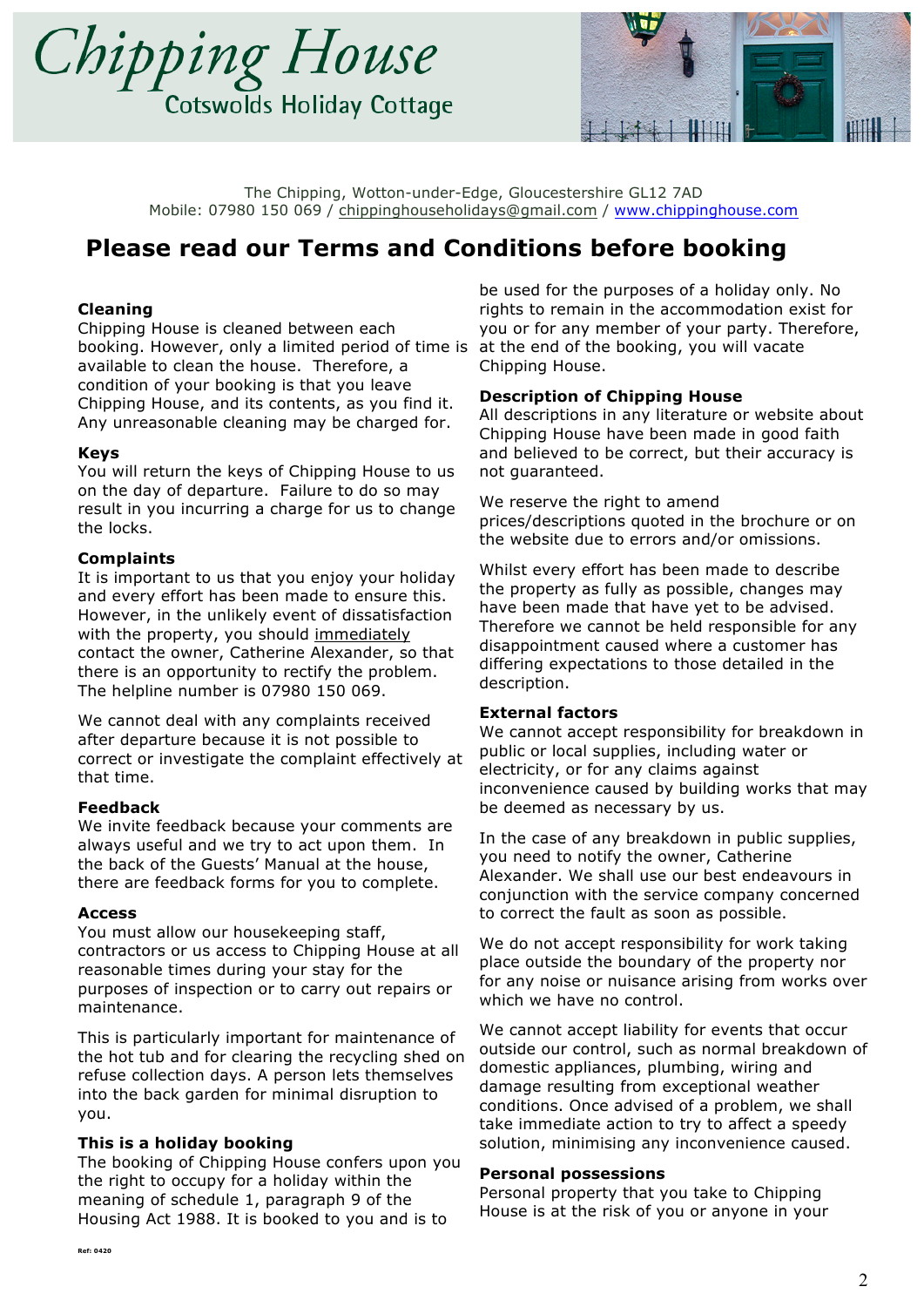



The Chipping, Wotton-under-Edge, Gloucestershire GL12 7AD Mobile: 07980 150 069 / chippinghouseholidays@gmail.com / www.chippinghouse.com

# **Please read our Terms and Conditions before booking**

party. No liability or responsibility can be accepted for loss of or damage to such items. Personal property left by you or a member of your party can be forwarded upon receipt of the anticipated postage plus a minimum handling fee of £5.00. Unclaimed articles will be disposed of after a period of 28 days.

# **Parking**

Private off-road car parking is available at Chipping House but use of this is entirely at your own risk.

#### **Hot tub**

**IMPORTANT: Before anyone uses the hot tub, you must read the Hot Tub Manual in the house**

A maximum of four people are allowed in the hot tub at any time.

Children under the age of 10 are not allowed to use the hot tub and other children must be supervised by an adult. Children are very vulnerable to cardiovascular problems associated with overheating.

Certain people (pregnant women, those with cardio problems etc) are advised to not go in or to consult with their doctors before coming to Chipping House.

It is strongly recommended not to stay in for more than 15 minutes and that the hot tub water should not be more than your body temperature.

When not in use, the lid should be kept firmly on.

You must shower before going into the tub because bacteria multiple quickly in hot water.

# **Loss, injury or damage to you**

We do not accept any responsibility for loss, injury or damage to you or to any member of the your party or their property, arising in any manner out of the booking of Chipping House, however caused.

#### **Wildlife**

Chipping House is in a beautiful rural area. Please therefore expect to meet some wildlife, which may make their way into the house unbeknownst the booking.

to the owner. This includes the odd spider, mouse, bird, frog, fly, bee, wasp or other creature. If this is likely to be a problem, it would be best not to book.

If any of these creatures are encountered, let them outside because this is usually what they prefer. If they become a serious menace, contact the owner, Catherine Alexander. We reserve the right to take no action if we do not consider the existence of the wildlife to be a serious threat to health.

#### **Making the booking**

When you book, you need to let us know: \* anything of which we should be made aware, such as allergies etc, so we can provide for your comfort and safety whilst you are with us \* the full name of the principal member of your party, postal address, telephone number and email address

After you have contacted us, we shall respond to your booking request as soon as possible. If the booking is confirmed, we shall then send written confirmation as soon as we have received and processed your non-returnable booking deposit payment.

We reserve the right to refuse any booking.

If there are any problems with the booking or if the property is no longer available, we shall let you know as soon as possible.

By booking the holiday, you agree that the contract with us is made at the property and that any proceedings between the parties will be conducted in the County Court nearest to Chipping House.

# **Deposit payment**

Your initial booking payment comprises of a nonrefundable deposit.

#### **Balance Payment**

On confirmation of the booking, the balance plus any extras must be paid a certain number of weeks (the number of which you will be advised when booking) before the commencement of the holiday. We do not send reminders - the balance due date will be given to you when we confirm